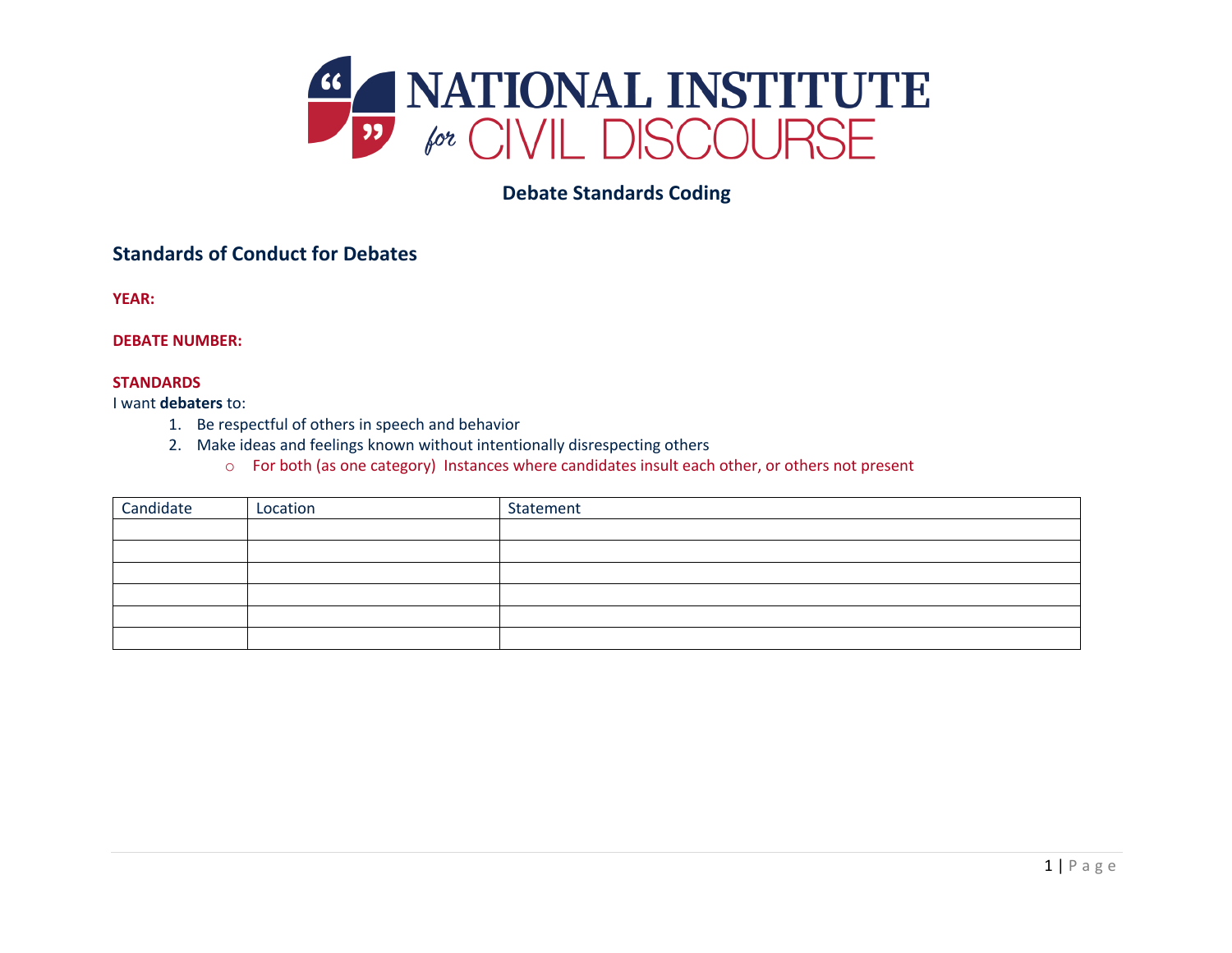

- 3. Answer the question being asked by the moderator
	- o Instances where candidate fail to do this

| Candidate | Location | Statement |
|-----------|----------|-----------|
|           |          |           |
|           |          |           |
|           |          |           |
|           |          |           |
|           |          |           |
|           |          |           |

- 4. Take responsibility for past and present behavior, speech and actions
	- o Admissions of error or fault in past actions
	- o Admissions of responsibility for current or past actions that can be seen at all in a negative light

| Candidate | Location | Statement |
|-----------|----------|-----------|
|           |          |           |
|           |          |           |
|           |          |           |
|           |          |           |
|           |          |           |
|           |          |           |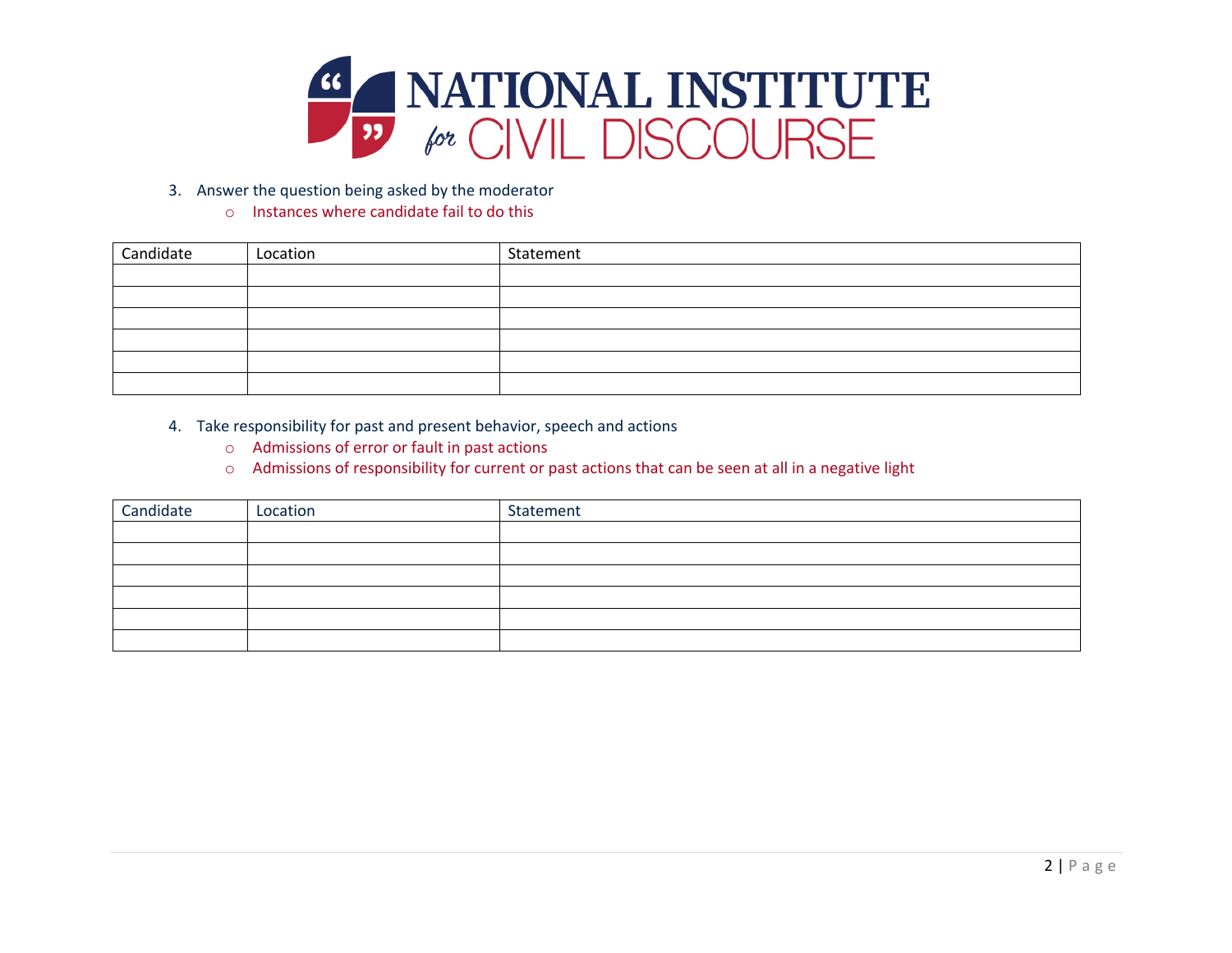

- 5. When faced with incivility, make an effort to stand against it
	- o Instances where candidates condemn uncivil statements by their opponent, or by others (including their own supporters)

| Candidate | Location | Statement |
|-----------|----------|-----------|
|           |          |           |
|           |          |           |
|           |          |           |
|           |          |           |
|           |          |           |
|           |          |           |

#### I want **moderators** to:

- 1. Address uncivil behavior by naming it and moderating the conversation to move toward a more respectful dialogue
	- o Does moderator object when candidate violates civility provisions above?

| Location | Statement |
|----------|-----------|
|          |           |
|          |           |
|          |           |
|          |           |